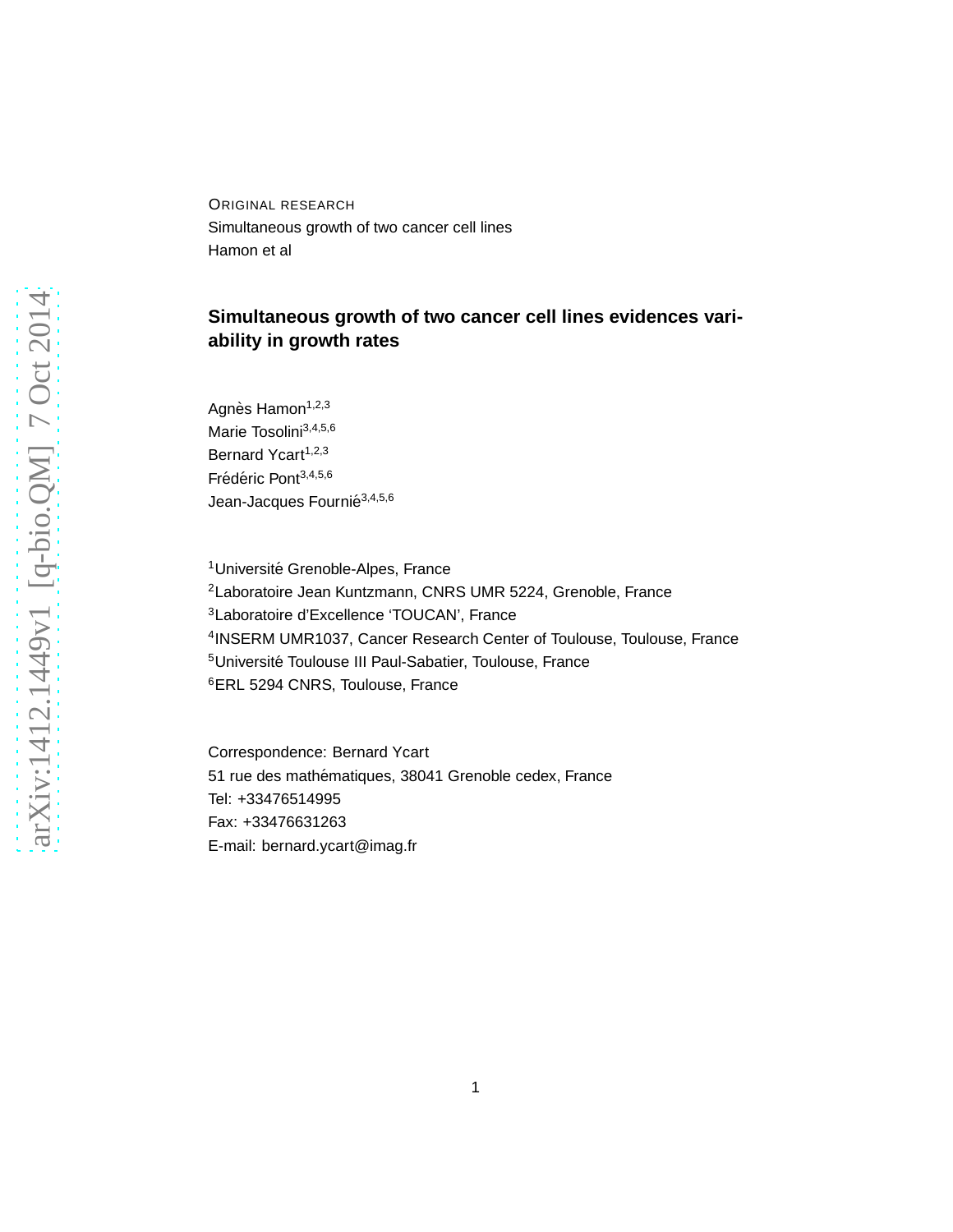**Abstract:** Cancer cells co-cultured in vitro reveal unexpected differential growth rates that classical exponential growth models cannot account for. Two noninteracting cell lines were grown in the same culture, and counts of each species were recorded at periodic times. The relative growth of population ratios was found to depend on the initial proportion, in contradiction with the traditional exponential growth model. The proposed explanation is the variability of growth rates for clones inside the same cell line. This leads to a log-quadratic growth model that provides both a theoretical explanation to the phenomenon that was observed, and a better fit to our growth data.

**Keywords:** cell growth; log-linear model

# **Introduction**

Since emergence of resistant cells underlies time to relapse for cancer patients undergoing chemotherapy, the growth rate of these tumor cells is a crucial issue. Cancer therapies usually yield undetectable levels of residual and resistant cancer stem cells (CSC) in patients. Upon repeated mitosis however, CSC can seed a cell progeny that progressively reconstitutes tumors, but the proportion and mitotic rate of such CSC are highly variable in treated patients. The classical exponential growth model predicts that the relative growth of the fast-growing clones should increase exponentially with time, regardless of their initial rates in patients. On the other hand however, this model is challenged by heterogeneity of the clonal progeny from a cancer cell and the resulting Darwinian selection in this progeny for access to nutriments.<sup>1,2</sup> To investigate this, we grew either separately or together, two different non-interacting human cancer cell lines, in cell cultures with unlimited medium supply, and modeled the cell growth rates observed in the co-cultures. The exponential growth model is so elementary and has been known for such a long time, $3,4$  that it seems almost too simple to actually fit real cell growth data.<sup>5</sup> Yet, for a given cell line grown in unlimited supporting medium, an excellent linear fit is usually observed for the logarithm of population size against time. $6,7$  Our experiments were conducted with two well known lab strains: RL (non-Hodgkin's lymphoma B cell line: ATCC CRL-2261<sup>8</sup>) and THP-1 (cell line derived from an acute monocytic leukemia patient: TCC TIB-202<sup>9</sup>). As a control experiment, the two cell lines were grown separately. An excellent log-linear fit was observed. Then, both strains were grown in the same solution. No interaction between the two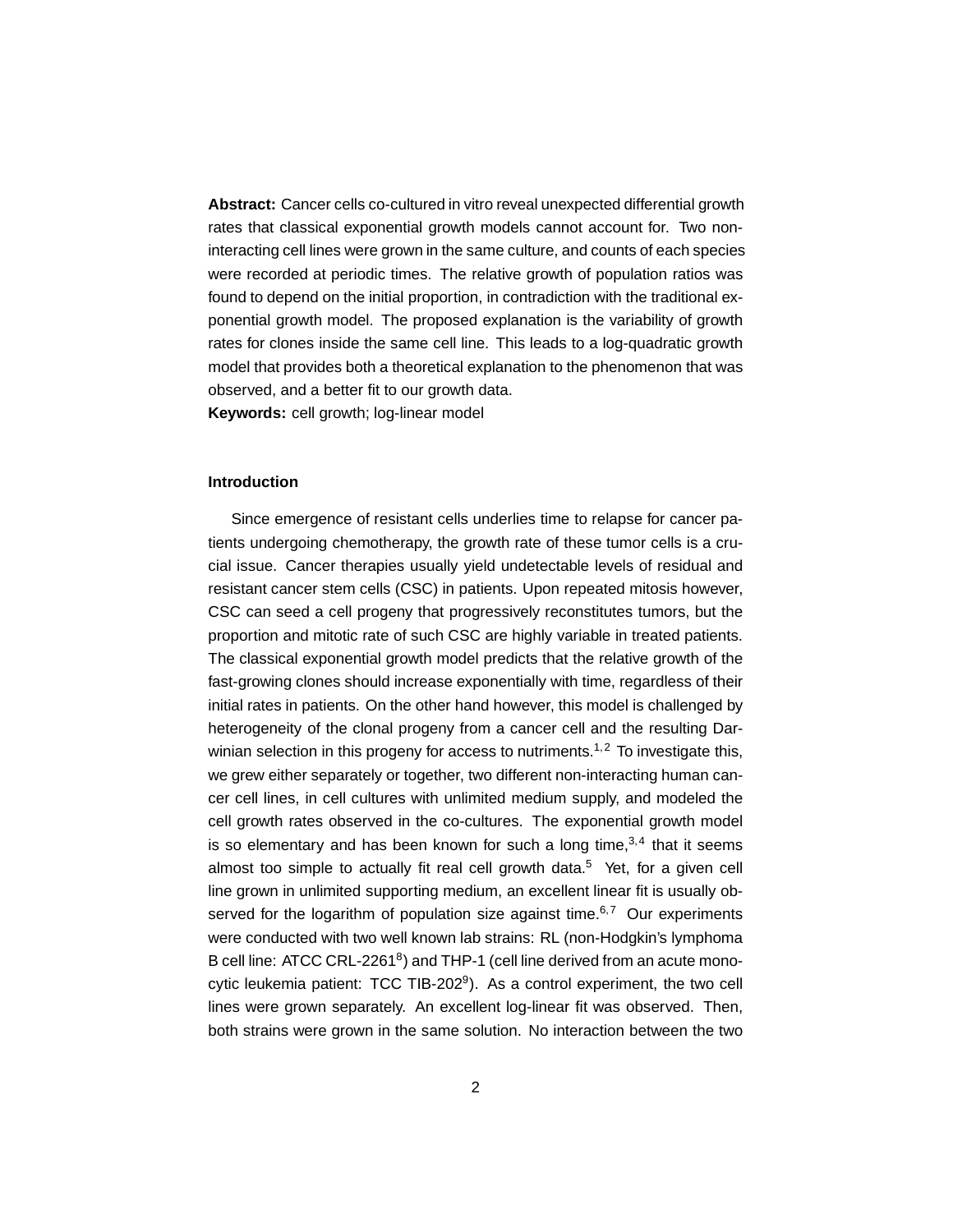species could occur, other than possible competition for nutrient from culture medium. This was avoided again by maintaining a sufficient supply of medium by volume, and continuous renewal. The initial proportions of the faster growing strain RL were fixed at 0.5%, 1%, 5%, and three replicates were made for each initial proportion. With the classical exponential growth model, the relative proportion of RL vs. THP-1 would be predicted to increase exponentially in time, at a rate which is independent from the initial proportion. Somewhat unexpectedly, this turned out to be false. Figure [1](#page-3-0) presents a plot of the ratio of observed RL vs THP-1 counts on a logarithmic scale. The time scales have been shifted so that the origin corresponds to the time at which each proportion reaches 5%. The slope of the regression line decreases as the initial proportion of the faster strain increases: the slope with an initial proportion 5% (red) is smaller than that with initial proportions  $1\%$  (green) and  $0.5\%$  (blue).

In vitro experiments with simulateous growth of two or more microorganisms have long been carried through: see Dykhuizen<sup>10</sup> for a review. The variability of growth rates in human leukemia cell clones has been studied by Tomelleri et  $al<sup>11</sup>$  However, to the best of our knowledge, this is the first instance describing an experiment with two different cancer lines, and showing the phenomenon of dependence of the ratio growth rate on the initial condition, illustrated on Figure [1.](#page-3-0)

The objective of this paper is to propose a stochastic growth model explaining the phenomenon, and show that the fit of the data by that model is better than with the exponential growth model.

It has long been known that exponential proliferation is a valid approximation, only on a certain fraction of the observation time.<sup>12</sup> Many different models have been proposed as growth curves.<sup>13,14</sup> At the beginning of a cell growth experiment, a lag phase<sup>15,16,17</sup> is usually observed; this is the case in our data. The lag phase could partly account for the phenomenon investigated here. Indeed, when starting from a 0.5% proportion, the lag phase has elapsed when reaching 1%, but if one already starts with a 1% proportion, the lag phase only begins. Yet the lag phase does not explain differential growth rates after all cultures have reached a 5% proportion, since at that time, the lag phase has elapsed in the first two cases. Another simple explanation is proposed here: intrinsic variability of growth rates.<sup>5,11</sup> Here, the notion of growth rate is understood in the sense of branching processes,<sup>4</sup> as a "large scale approximation" that applies to the whole clone stemming from a given cell, and not just to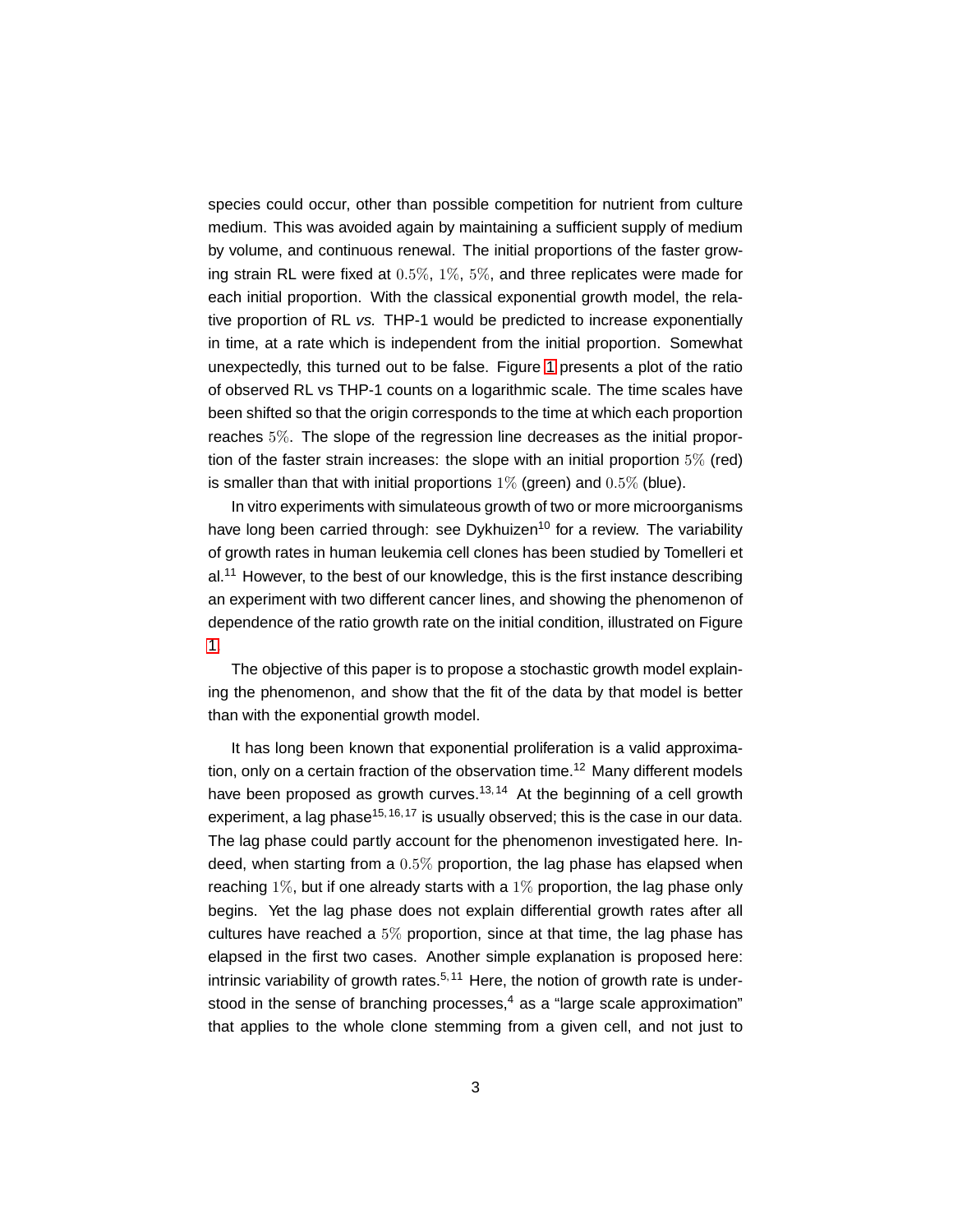

**shifted log ratios**

<span id="page-3-0"></span>Figure 1: Logarithms of ratios of RL/THP-1. The three replicates for each initial condition are marked by circles, triangles and squares. All curves have been shifted to the first day where the proportion RL/THP-1 passes 5%. Red marks correspond to an initial proportion of 5%, green marks to 1%, blue marks to 0.5%. The three regression lines are represented with corresponding colors. The slopes (time unit: hour) are 0.0084 (red line, initial proportion 5%), 0.0138 (green line, initial proportion 1%), and 0.0154 (blue line, initial proportion 0.5%).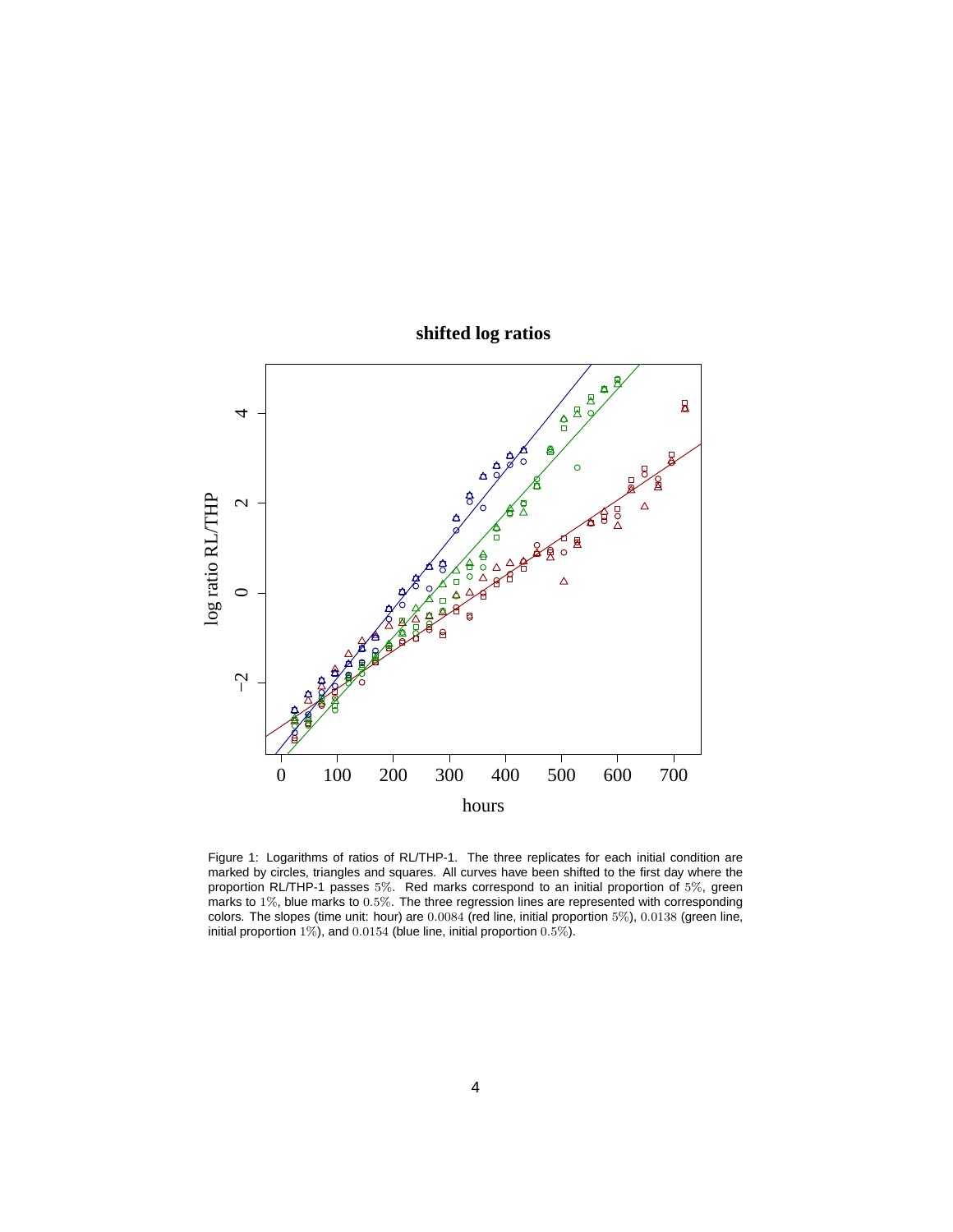that cell. Therefore, the variation of growth rates can only be genetic: to each cell present at the beginning of the experiment is associated one value, which will be the growth rate of the whole clone stemming from that cell. If growth rates among RL vary, the proportion of fast dividing mitotic cells among RL cell clones will gradually increase. When reaching the proportion of 5%, there will be more fast breeders among RL if the initial proportion was  $0.5\%$ , than if it was 1%. This intuitively explains why the estimated growth rate over a given time interval, is larger when the proportion of RL reaches 5%, after starting from  $0.5\%$ .

Mathematically, it will be shown that assuming variable growth rates among the cells of a same species, naturally leads to a log-quadratic model on the population growth, instead of the traditional log-linear (or exponential) model. It will be shown that the log-quadratic model induces a better fit on our data. Using that model, the observed phenomenon can be explained and quantified. Indeed, if the actual growth is log-quadratic instead of log-linear, the fit of a log-linear model yields estimated slopes that vary with the initial condition: Figure [2](#page-5-0) illustrates that theoretical explanation. The derivation of the log-quadratic model from the hypothesis of variable growth rates uses the cumulant generating function of the random growth rates. A similar explanation had been proposed by Hansen.<sup>18</sup>

#### **Material and methods**

#### Experimental methods

The cell line THP-1 (ATCC TIB-202) derives from human acute monocytic leukemia. It has a monocyte morphology and expresses the cell surface marker CD13. The cell line RL (ATCC CRL-2261) was derived from human non-Hodgkin's lymphoma and expresses the cell surface marker CD20. These two cell lines were cultured as indicated by the supplier (ATCC www.lgcstandardsatcc.org) at 37°C and 5% CO2 in liquid medium RPMI-1640 (LONZA, Levallois, France) supplemented with 10% heat-inactivated fetal calf serum (FCS), 2mM L-glutamine, 100 U/ml penicillin and 100g/ml streptomycin (Invitrogen, Cergy Pontoise, France). This medium contains inorganic salt, amino acid, vitamins and D-glucose (2g/L). THP-1 and RL, alone and in competition, were cultured in T75 flasks with 50mL of medium without agitation. At the beginning of the culture, for all the conditions, cells were seeded at  $0.3 \times 10^6$  cells/mL. Daily,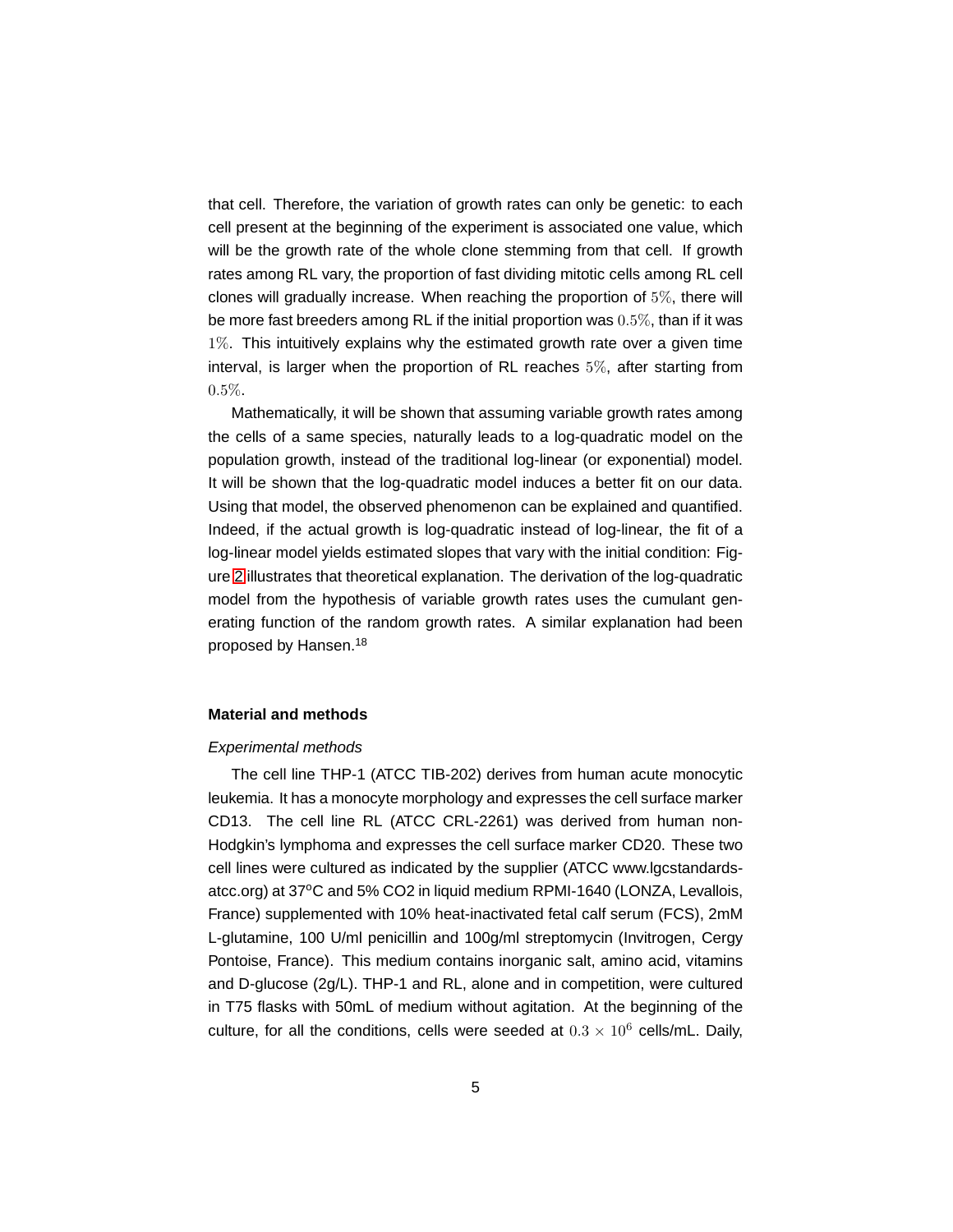

# **equivalent slopes on log−quadratic models**

<span id="page-5-0"></span>Figure 2: Theoretical explanation for observed differential growth rates. The figure represents a quadratic growth in time, at 3 different intercepts:  $\log(0.05)$  (red),  $\log(0.01)$  (green),  $\log(0.005)$ (blue). The three solid curves are parabolas. The green and blue dashed lines are linear fits over an interval starting at the point where the corresponding parabola reaches  $\log(0.05)$ . The green and blue solid lines are time shifts, illustrating the differential slopes.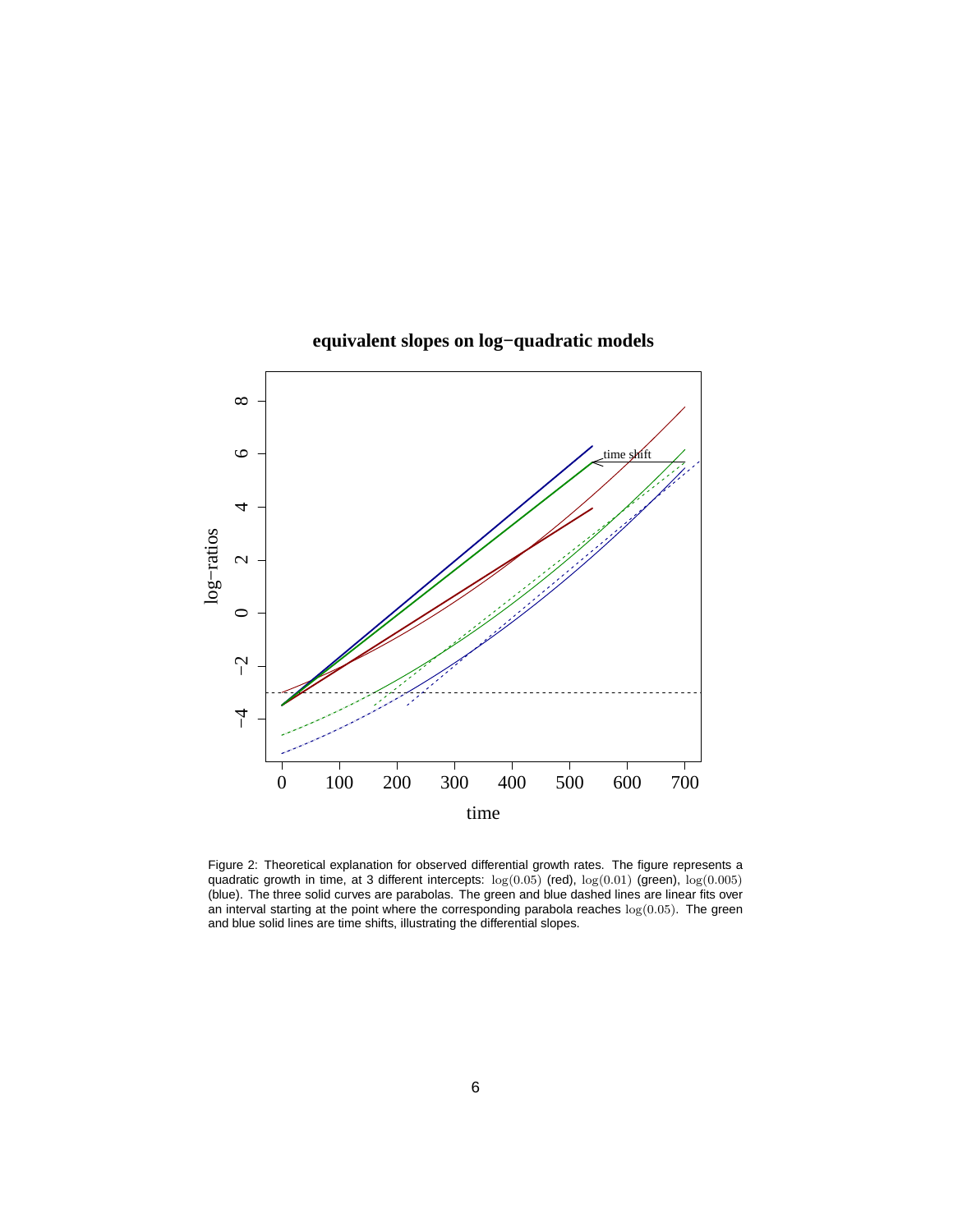the differents cell cultures were counted and if necessary, diluted with complete medium if the cell concentration was higher than  $0.7 \times 10^6$  cells/mL to adjust at  $0.3 \times 10^6$  cells/mL. These concentrations lead to no competition for nutrient. The dilutions of the culture were adjusted to the cell growth in each flask: RL cell culture was more diluted than THP-1 cell culture for example. Cells from competition cultures were also analysed by flow cytometry to determine the percentage of each cell line in the culture: Cells were centrifuged, washed with PBS and incubated 10 min with antibodies against CD20 coupled with the fluorochrome APC-Cy7 to identify RL cells, and against CD13 coupled with the fluorochrome PE (BD Biosciences, Pont de Claix, France) to identify THP-1 cells. Cells from single cell line culture were used as controls. The fluorescence of 50000 cells was then analysed using a BD LSR II cytometer.

Two sets of experiments were carried through 35 days, with daily measurements. In the first set, the two cell lines RL and THP-1 were grown in separate culture flasks, in duplicate. In the second set, the two cell lines were grown in the same culture flask, in triplicate, with unlimited amount of nutrient in each case. Three initial proportions of RL (the faster growing strain) were considered: 0.5%, 1%, and 5%. For each set of experiment, each day of culture, and each replicate, numbers of cells of each type were recorded. The dataset is available upon request. On these data, different least square fits of the logquadratic model [\(6\)](#page-8-0) were performed, for each of the two separate growths (first set of experiments), and for simultaneous growth (second set).

# Mathematical model

In this section, a mathematical derivation of a log-quadratic growth model, based on variable growth rates, is proposed.

Consider first the classical model of exponential growth for a single clone, stemming from the general theory of branching processes.<sup>19,20,4</sup> From a single cell at time 0, the clone grows to size  $N(t)$  at time t. Under fairly general hypotheses on the division time distribution, there exists a positive constant  $b$ , the growth rate (also called Malthusian parameter), such that almost surely:

$$
\lim_{t \to +\infty} e^{-bt} N(t) = C \;, \tag{1}
$$

where  $C$  is a random variable with finite expectation and variance. This is one of the basic results of the theory of branching processes.<sup>19,20</sup> Thus it is reasonable to assume  $N(t) = Ce^{bt}$  as a model of growth curve for a single clone. Assume now that the population grows from a large number  $n$  of identical initial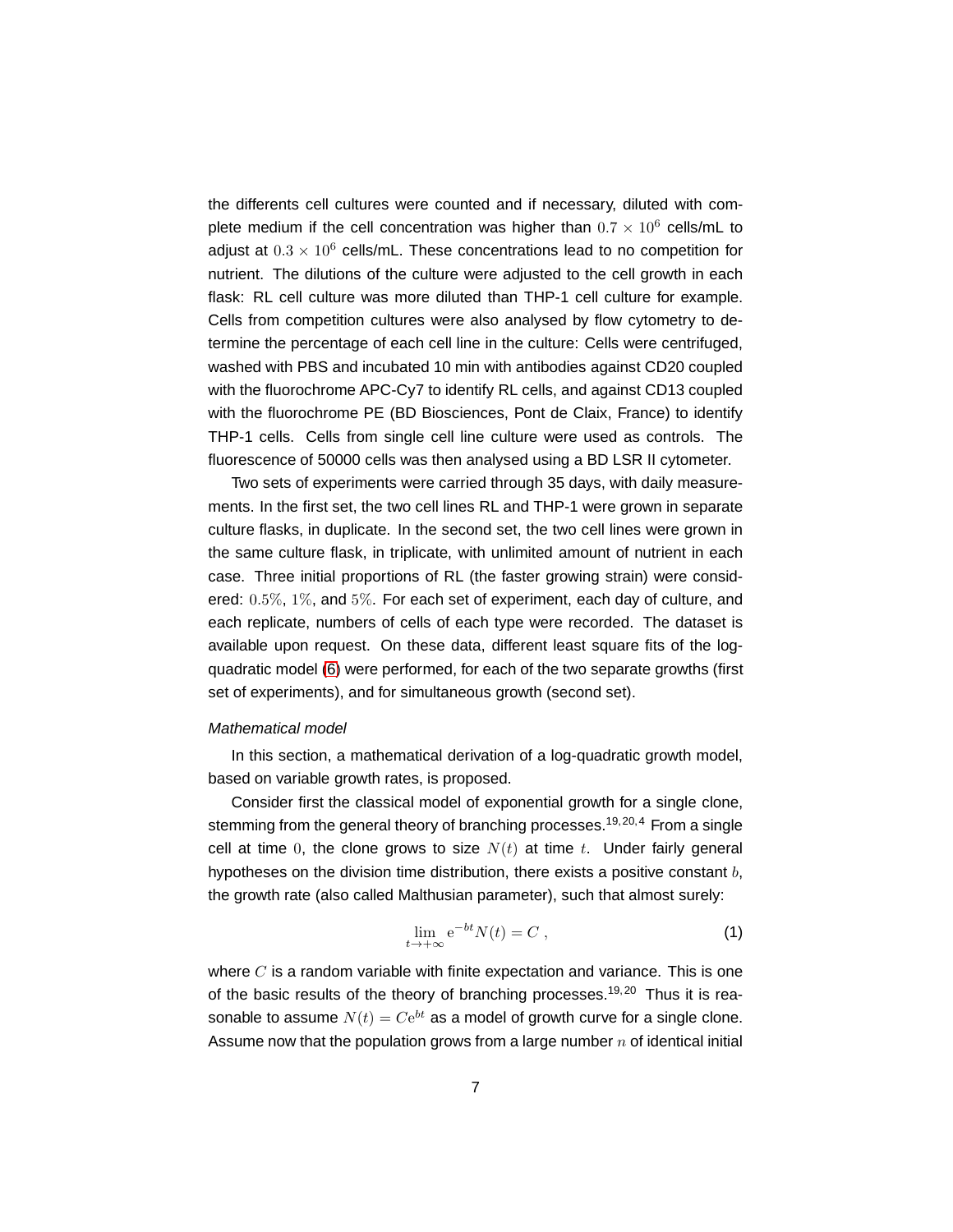cells. For  $i = 1, \ldots, n$ , let  $N_i(t)$  be the size at time t of the clone stemming from cell i:

$$
N_i(t) = e^{bt} C_i , \qquad (2)
$$

where the  $C_i$  are independent identically distributed random variables. The total population at time  $t$  is:

$$
N(t) = \sum_{i=1}^{n} N_i(t) .
$$

By the law of large numbers, almost surely:

$$
\lim_{n \to \infty} \frac{N(t)}{n} = e^{\nu t} \mathbb{E}(C) ,
$$

where  $\mathbb{E}(C)$  denotes the mathematical expectation of the random variable C. This justifies the classical log-linear model:

$$
\log(N(t)) = a + bt \tag{3}
$$

where  $a = \log(N(0))$ . General references on log-linear models are Mair<sup>21</sup> and von Eye and Mun.<sup>22</sup>

Consider now a second population growing according to the same model, and denote by  $M(t)$  its size at time t.

$$
\log(M(t)) = a' + b't.
$$

Assume  $b > b'$  (the first population grows faster). Then the ratio  $R(t) =$  $N(t)/M(t)$  also follows a log-linear model.

$$
log(R(t)) = (a - a') + (b - b')t.
$$

Whatever the interval of time it is observed on, the growth rate  $b - b'$  does not depend on the interval nor on the initial proportion. This is contradicted by our observation (Figure [1\)](#page-3-0).

Assume now that clones stemming from different initial cells may have different growth rates. The new model is:

$$
N_i(t) = e^{B_i t} C_i \t{,}
$$
\t(4)

where  $(B_i, C_i)$  are independent and identically distributed copies of a random couple  $(B, C)$ . The joint distribution of  $(B, C)$  is of course unknown, and we shall make the technical assumptions that  $B$  and  $C$  are independent, and that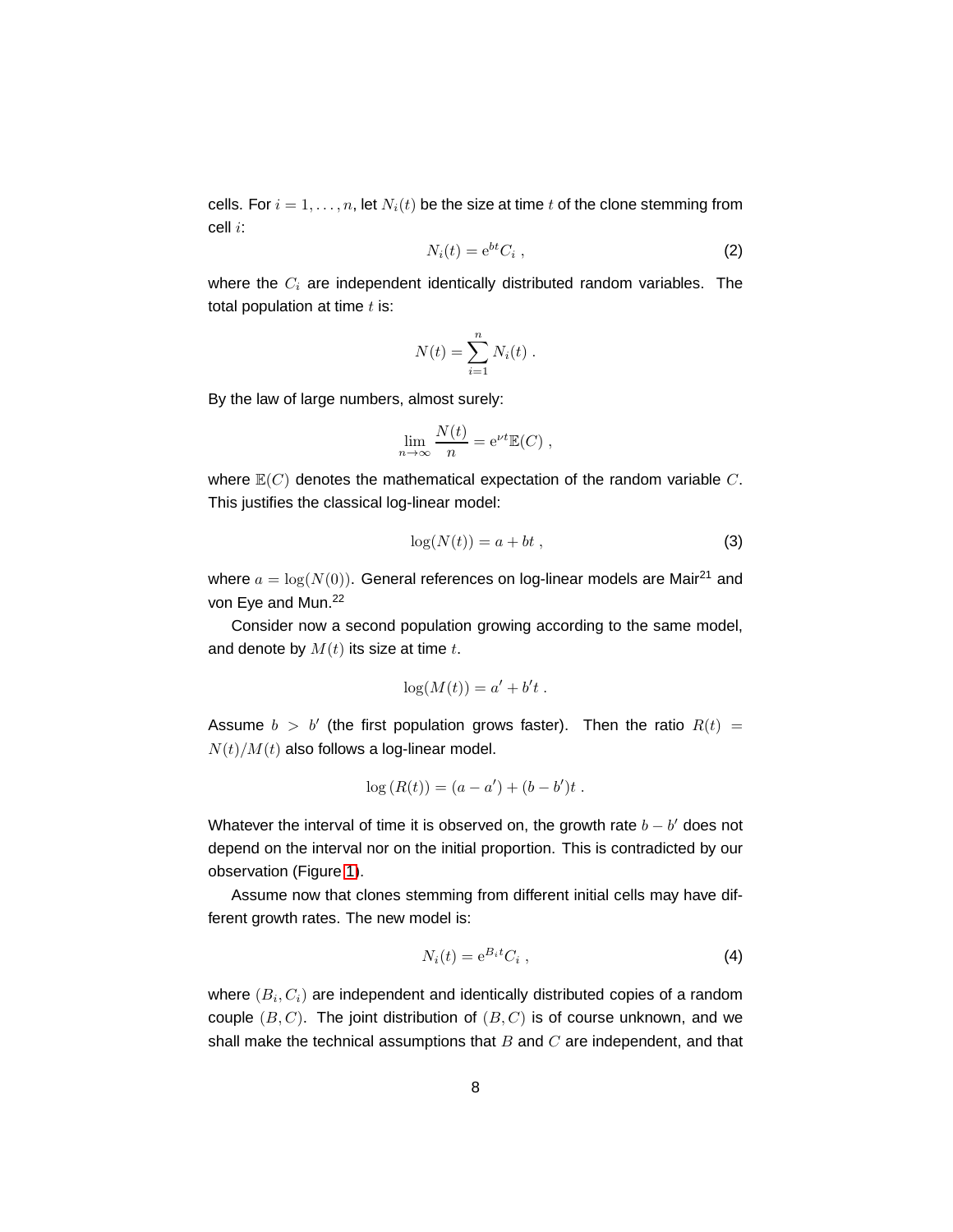$B$  has faster than exponential decaying tails. By the same argument of law of large numbers, the global population  $N(t)$  should satisfy:

$$
\log(N(t)) = a + \log(\mathbb{E}(e^{Bt})) .
$$

Note that the function  $\log (\mathbb{E}\left(e^{Bt}\right))$  exists for all  $t\geqslant 0$  if the distribution of  $B$  has faster than exponential decaying tails. This function is the cumulant generating function of  $B^{23}$  well known in large deviation theory.<sup>24</sup> Let  $\mu$  be the expectation of B,  $\sigma$  its standard deviation and  $\gamma_1$  its skewness. Then the first three terms of the Taylor expansion of  $\log \left( \mathbb{E}\left( \mathrm{e}^{B t}\right) \right)$  are:

<span id="page-8-1"></span>
$$
\log\left(\mathbb{E}[\mathrm{e}^{Bt}]\right) = \mu t + \frac{\sigma^2}{2}t^2 + \frac{\sigma^3 \gamma_1}{6}t^3 + o(t^3) \,,\tag{5}
$$

In the particular case where  $B$  follows the Gaussian distribution, the first two terms give the exact expression:

$$
\log(\mathbb{E}[e^{Bt}]) = \mu t + \frac{\sigma^2}{2} t^2.
$$

In that case, the growth of  $N(t)$  is quadratic in logarithmic scale:

<span id="page-8-0"></span>
$$
\log(N(t)) = a + bt + ct^2 , \qquad (6)
$$

with  $a = \mathbb{E}[N_0], b = \mu$ , and  $c = \sigma^2/2$ . Equation [\(6\)](#page-8-0) will be referred to as logquadratic model: see Chapter 9 of von Eye and Mun,<sup>22</sup> and Stone et al<sup>25</sup> for an application in a similar context. Assuming that the distribution of  $B$  is Gaussian may seem unrealistic, but whatever the distribution of  $B$ , if its expectation is  $\mu = b$  and variance  $\sigma^2 = 2c$ , equation [\(6\)](#page-8-0) remains true as a second order approximation, because of [\(5\)](#page-8-1). This justifies the use of [\(6\)](#page-8-0) as a model, in case of variable growth rates.

If two populations grow according to a log-quadratic model, then the ratio of the two population sizes does too. Denote again that ratio by  $R(t)$ , assuming that the choice has been made to put the faster growing population on the numerator, so that  $R(t)$  increases.

<span id="page-8-2"></span>
$$
\log(R(t)) = a + bt + ct^2 , \qquad (7)
$$

with  $a = \log(R(0))$  and  $b, c > 0$ . In practice, growth rates are estimated by a log-linear regression over a given interval, say  $[T_1, T_2]$ . This amounts to approximating [\(7\)](#page-8-2) by:

$$
\log(R(t)) = \hat{\alpha} + \hat{\beta}t ,
$$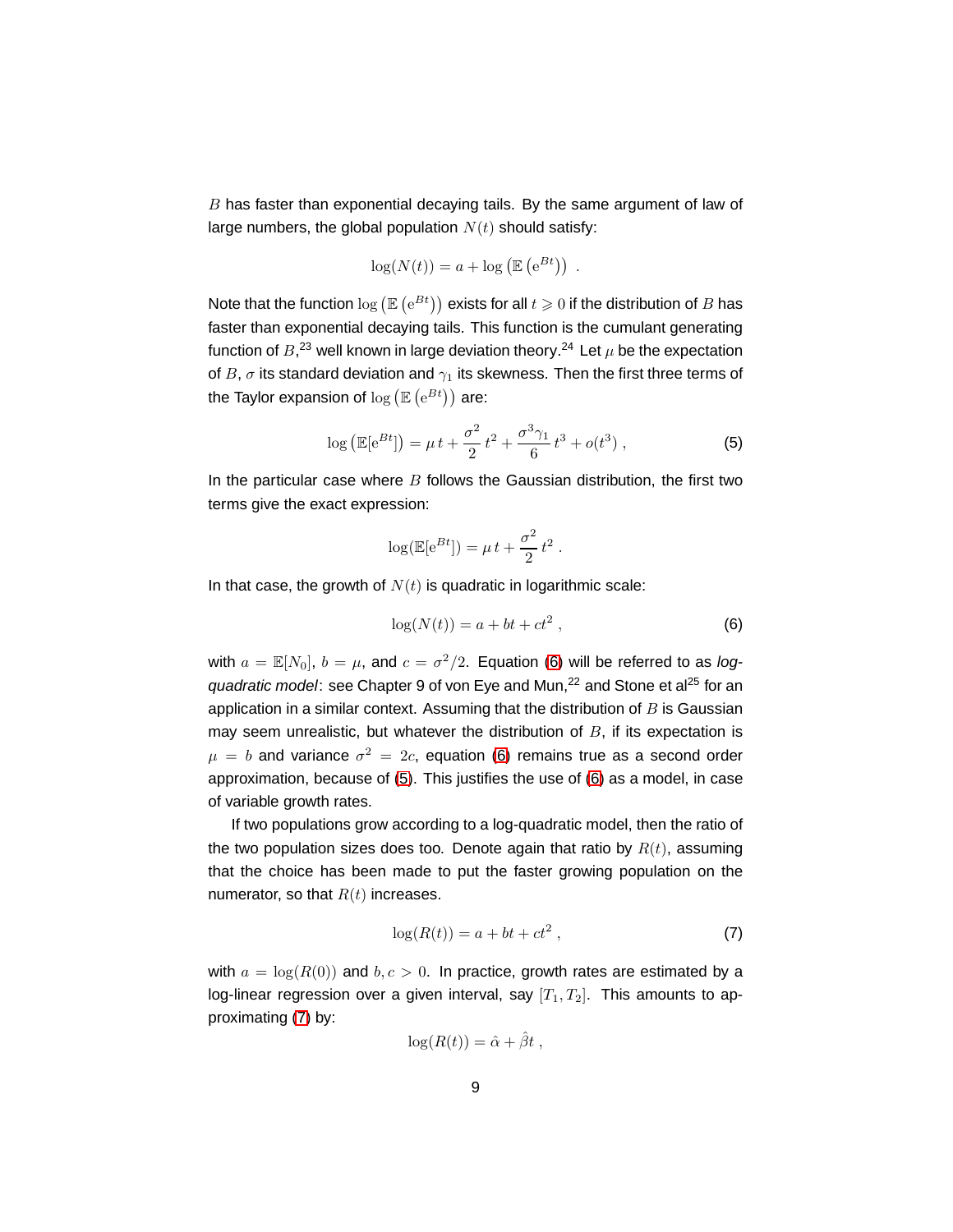where  $\hat{\alpha}$  and  $\hat{\beta}$  are optimal in the sense of mean squares:

<span id="page-9-0"></span>
$$
(\hat{\alpha}, \hat{\beta}) = \arg \min \int_{T_1}^{T_2} (a + bt + ct^2 - \alpha - \beta t)^2 dt
$$
. (8)

The solution of [\(8\)](#page-9-0) is easily obtained:

$$
\hat{\alpha} = a - \frac{c}{6}(T_1^2 + T_2^2 + 4T_1T_2)
$$
 and  $\hat{\beta} = b + c(T_1 + T_2)$ .

For a fixed span  $T_2 - T_1$ , the "equivalent growth rate"  $\hat{\beta}$  increases as  $T_1$  increases (see Figure [2](#page-5-0) for an illustration). This explains the phenomenon evi-denced by Figure [1.](#page-3-0) More precisely, let  $T_1$  be the time at which R reaches the value  $R_1 > R(0)$ :

$$
T_1 = \frac{1}{2} \left( -b + \sqrt{b^2 + 4c \log \left( \frac{R_1}{R(0)} \right)} \right) .
$$

The equivalent growth rate on a time interval of duration t after  $T_1$  will be  $\hat{\beta} =$  $b + c(2T_1 + t)$ . It will be larger than the growth rate on an interval of same width starting at 0, which is  $b + ct$ .

Thus the log-quadratic model [\(6\)](#page-8-0) provides a theoretical explanation for the phenomenon of differential growth rates, that has been observed. As will be shown in the next section, it also provides a better fit to our data.

### **Results**

# Separate growth of RL

Let  $Y_{ik}$  denote the logarithm of cell count at time  $t_k$  and replicate  $i$  ( $i = 1, 2$ ). We consider the following model :

<span id="page-9-1"></span>
$$
Y_{ik} = a + bt_k + ct_k^2 + \varepsilon_{ik} , \qquad (9)
$$

where  $\varepsilon_{ik}$  are centered Gaussian random variables with common standarddeviation. For RL cells, it turned out that the coefficient  $c$ , that we shall call "curvature", was not significantly different from zero ( $P = 0.698$ ). Therefore a linear model without quadratic term was fitted. Table [1](#page-10-0) reports the estimated coefficients. Figure [3](#page-11-0) presents the residual analysis. The two coefficients  $a$  and  $b$  are significantly different from zero. The  $95\%$  confidence interval of the mean RL growth rate  $b$  is  $[0.0311; 0.0315]$ . This corresponds to a doubling time between 22 and 22.3 hours. The proportion of the variation of  $Y_{ik}$  explained by the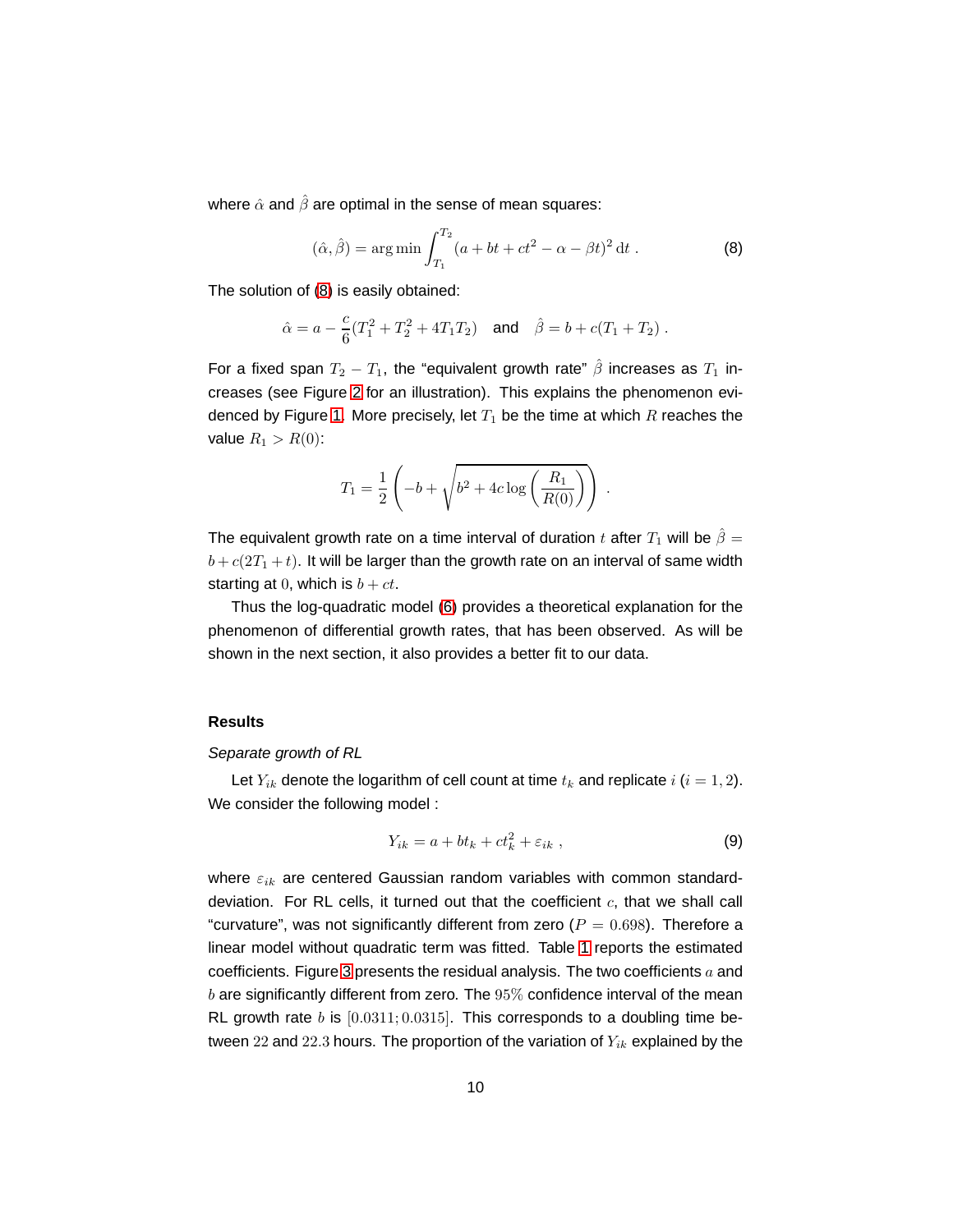| Coefficient Estimate Std. Error |        |                                                    |
|---------------------------------|--------|----------------------------------------------------|
| $\alpha$                        |        | $12.21 \t 3 \times 10^{-2} \t < 2 \times 10^{-16}$ |
|                                 | 0.0313 | $9 \times 10^{-5}$ $\leq 2 \times 10^{-16}$        |

<span id="page-10-0"></span>Table 1: Estimations for the logarithm of RL cell counts.

| Coefficient Estimate Std. Error |                                         |                    |                                             |
|---------------------------------|-----------------------------------------|--------------------|---------------------------------------------|
| $\alpha$                        | 12.37                                   |                    | $5 \times 10^{-2}$ $\leq 2 \times 10^{-16}$ |
| h                               | 0.0212                                  | $4 \times 10^{-4}$ | $< 2 \times 10^{-16}$                       |
|                                 | c $5 \times 10^{-6}$ $7 \times 10^{-7}$ |                    | $8.6 \times 10^{-11}$                       |

<span id="page-10-1"></span>Table 2: Estimations for the logarithm of THP-1 cell counts.

fitted model is excellent ( $R^2 = 0.99$ ). The QQ-plot of residuals (figure [3\)](#page-11-0) is close to linear, the plot of residuals vs. time does not show any mis-specification of the non-random part nor heteroscedasticity problem. The Durbin-Watson test  $(P = 0.12)$  and the runs test  $(P = 0.69)$  indicate no violation of the hypothesis of error independence.

### Separate growth of THP-1

The model remains the same, see equation [\(9\)](#page-9-1). At first, it was fitted to the full data set. Three observations at the end of the experiment period, were detected as outliers, and therefore excluded from the final analysis. Table [2](#page-10-1) reports the estimated coefficients. Figure [4](#page-12-0) presents the residual analysis. Contrarily to the RL case, the curvature c is significantly positive ( $P = 8.6 \times$  $10^{-11}$ ). The proportion of the variation of  $Y_{ik}$  explained by the fitted model is excellent ( $R^2 = 0.99$ ). The 95% confidence interval of the mean THP-1 growth rate  $b$  is  $[0.0204; 0.0227]$ . This corresponds to a doubling time between 30.5 and  $34$  hours, i.e. slightly below the values given in Tsuchiya et al $9$  (35 to 50 hours), and above those of Tsuchiya et al<sup>26</sup> (24 to 30 hours).

The QQ-plot of residuals (figure [4\)](#page-12-0) is close to linear, the plot of residuals vs. time does not show any mis-specification of the non-random part nor heteroscedasticity problem. The Durbin-Watson test ( $P = 0.16$ ) and the runs test  $(P = 0.75)$  indicate no violation of the hypothesis of error independence.

As expected, the growth rate of THP-1 is significantly smaller than that of RL ( $P < 0.0001$ ).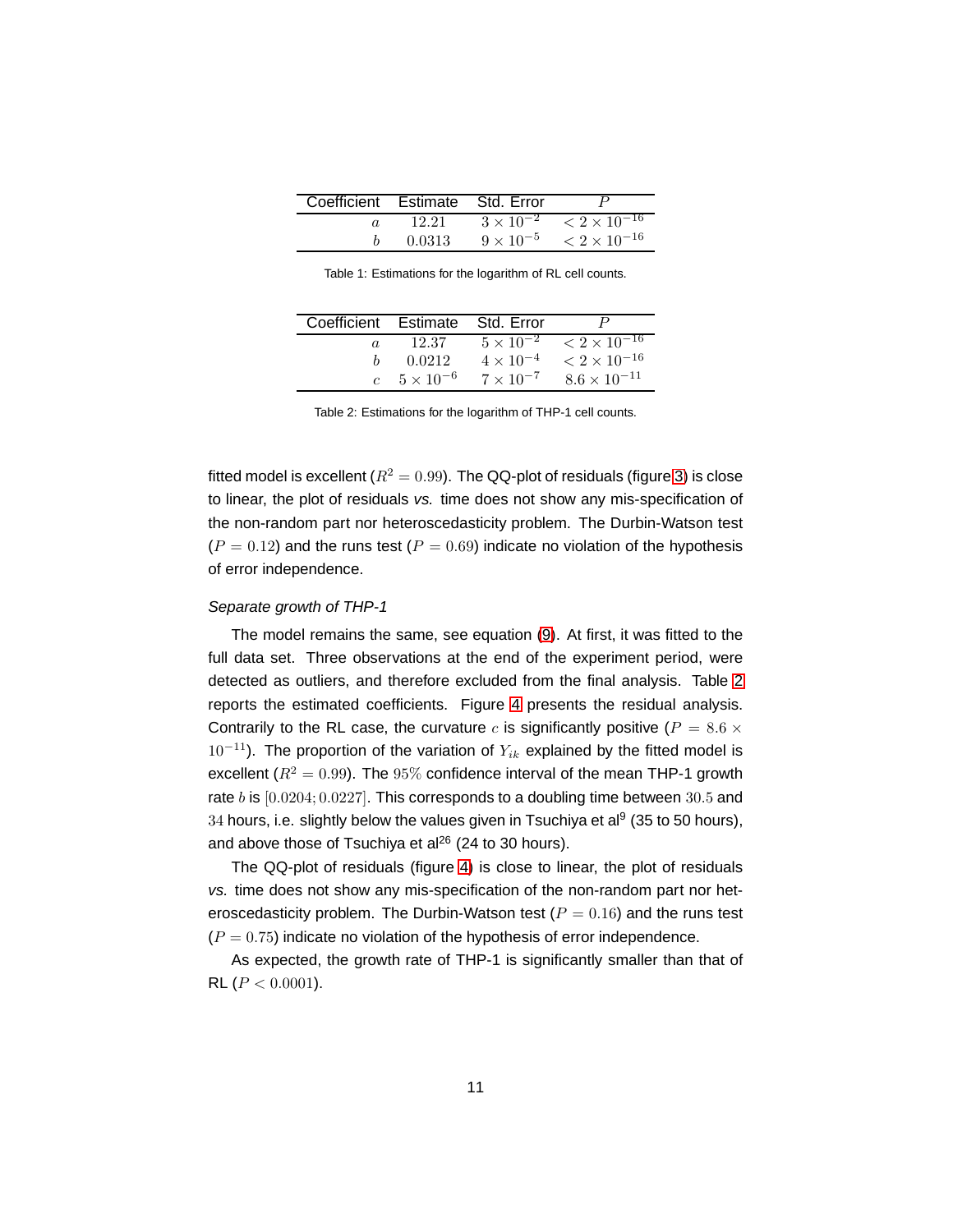

<span id="page-11-0"></span>Figure 3: Fit and validation of the log-linear model: RL cells.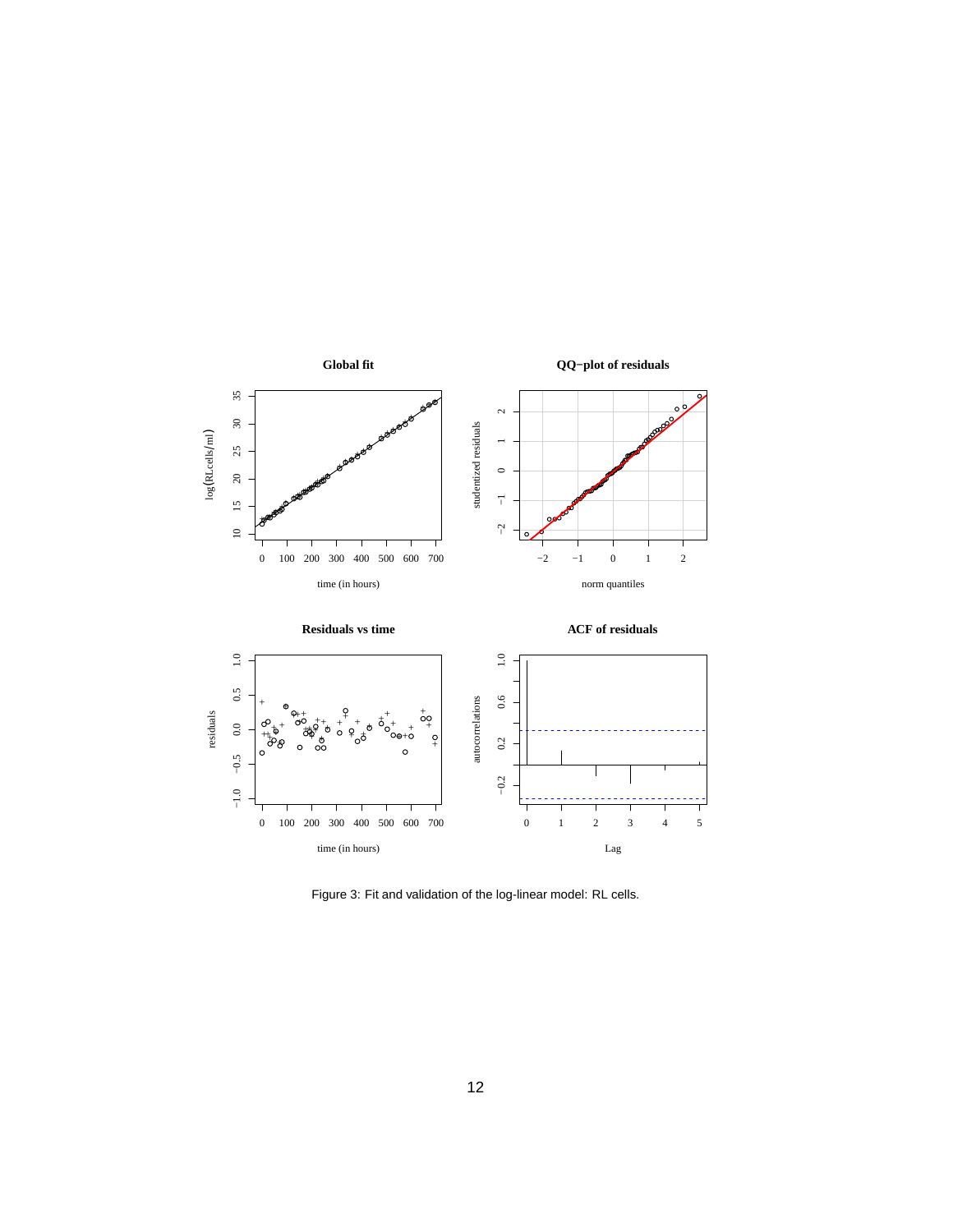

<span id="page-12-0"></span>Figure 4: Fit and validation of the log-quadratic model: THP-1 cells.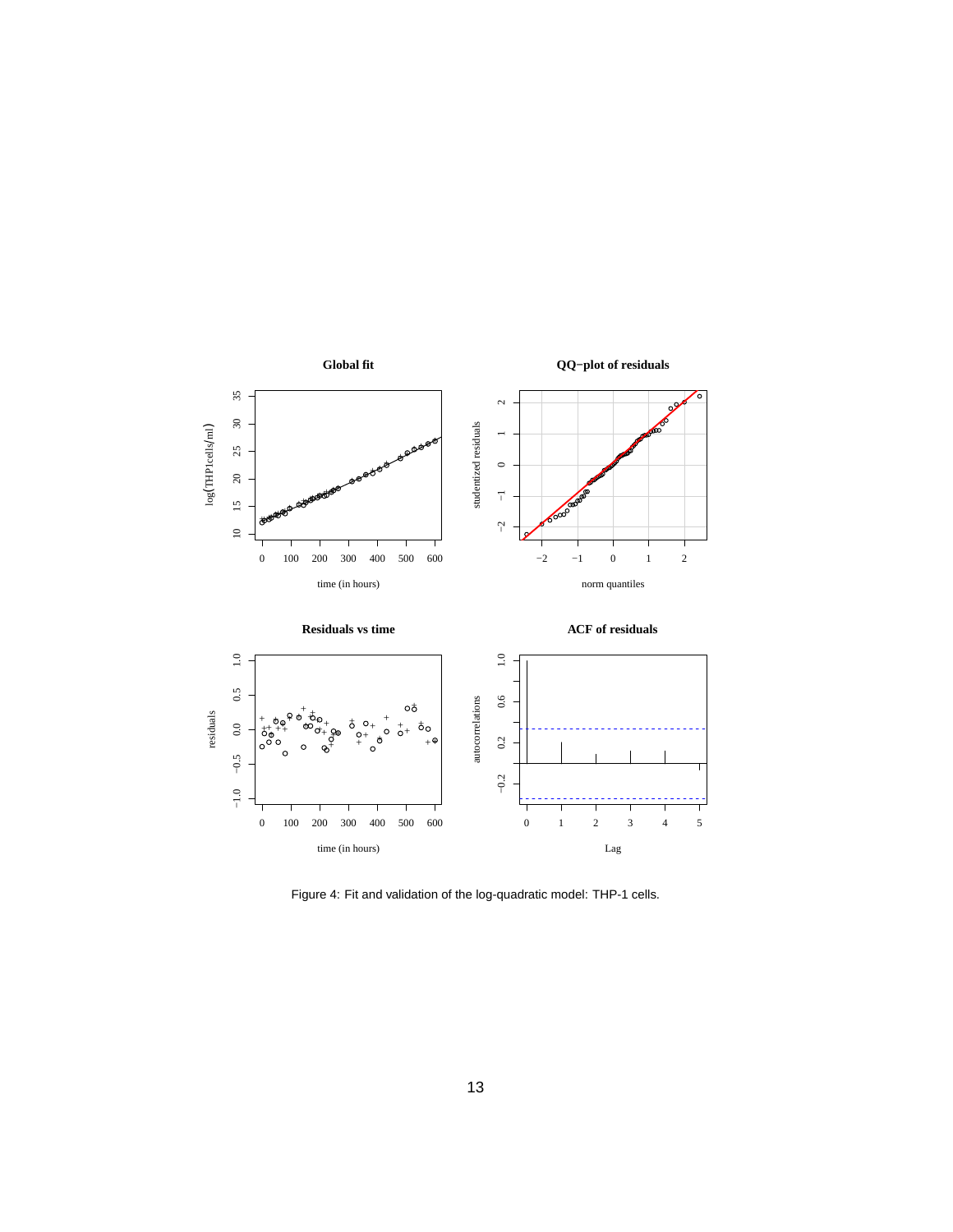#### Simultaneous growth of RL and THP-1

Let  $Y_{ijk}$  denote the logarithm of the ratio of RL by THP-1 cell counts at time  $t_k$ , where i denotes the replicate  $(i = 1, 2, 3)$  and j the initial nominal value of the ratio, that will be called *dilution*. Indices  $j = 1, 2, 3$  correspond to dilutions 0.5%, 1%, 5%. Four different models were considered:

$$
Y_{ijk} = a + a_j + bt_k + \epsilon_{ijk}
$$
 (M0)

$$
Y_{ijk} = a + a_j + bt_k + b_jt_k + \epsilon_{ijk}
$$
\n(M1)

$$
Y_{ijk} = a + a_j + bt_k + b_jt_k + ct_k^2 + \epsilon_{ijk}
$$
 (M2b)

$$
Y_{ijk} = a + a_j + bt_k + ct_k^2 + c_jt_k^2 + \epsilon_{ijk}
$$
 (M2c)

$$
Y_{ijk} = a + a_j + bt_k + b_jt_k + ct_k^2 + c_jt_k^2 + \epsilon_{ijk}
$$
 (M3)

Model (M0) is the simplest: the expected log ratio  $Y_{ijk}$  is modeled by a straight line, the slope  $b$  of which does not depend on dilution. In model (M1), the slopes  $b + b_j$  may depend on dilution. In the actual fit, the slopes are found to decrease as the initial proportion of RL increases. This is coherent with Figure [1.](#page-3-0) However, it hides the relevance of the quadratic models. Model (M3) is the complete log-quadratic model: both the slopes  $b + b_j$  and the curvatures  $c + c_j$ may depend on dilution. Models (M2b) and (M2c) are embedded into (M3): in model (M2b) the slope does not depend on dilution and in (M2c) the curvature does not depend on dilution.

For all four models, the linear fit was computed, then pairs of embedded models were tested by the Fisher test of analysis of variance. The results are presented in Table [3:](#page-14-0) the degrees of freedom df, the Fisher test statistic F, and the significance p-values are given. The conclusions are the following. The first three comparisons are significant, ie the bigger model is better than the embedded one. The (M3) vs. (M2c) comparison is not. The conclusion of the four comparisons is that the best fitted model is (M2c). This indicates that if curvatures are included in the model, the slopes do not significantly depend on dilution. This is coherent with the theoretical derivation of the log-quadratic model [\(7\)](#page-8-2). In model (M2c) the estimated slope is  $\hat{b} = 6.1 \times 10^{-3}$  and  $95\%$ confidence interval on b is  $[5.6 \times 10^{-3}; 6.6 \times 10^{-3}]$ . Recall from [\(7\)](#page-8-2) that the slope  $b$  of (M2c) should be understood as the difference between the slopes of models [\(9\)](#page-9-1) for RL and THP-1. From the two previous sections, the estimated difference is  $1.01 \times 10^{-2}$ , which is above the confidence interval on b in (M2c).

Next, we tested the three pairwise differences of curvatures  $c_j$  in the accepted model (M2c). The results are presented in Table [4:](#page-14-1) the value of the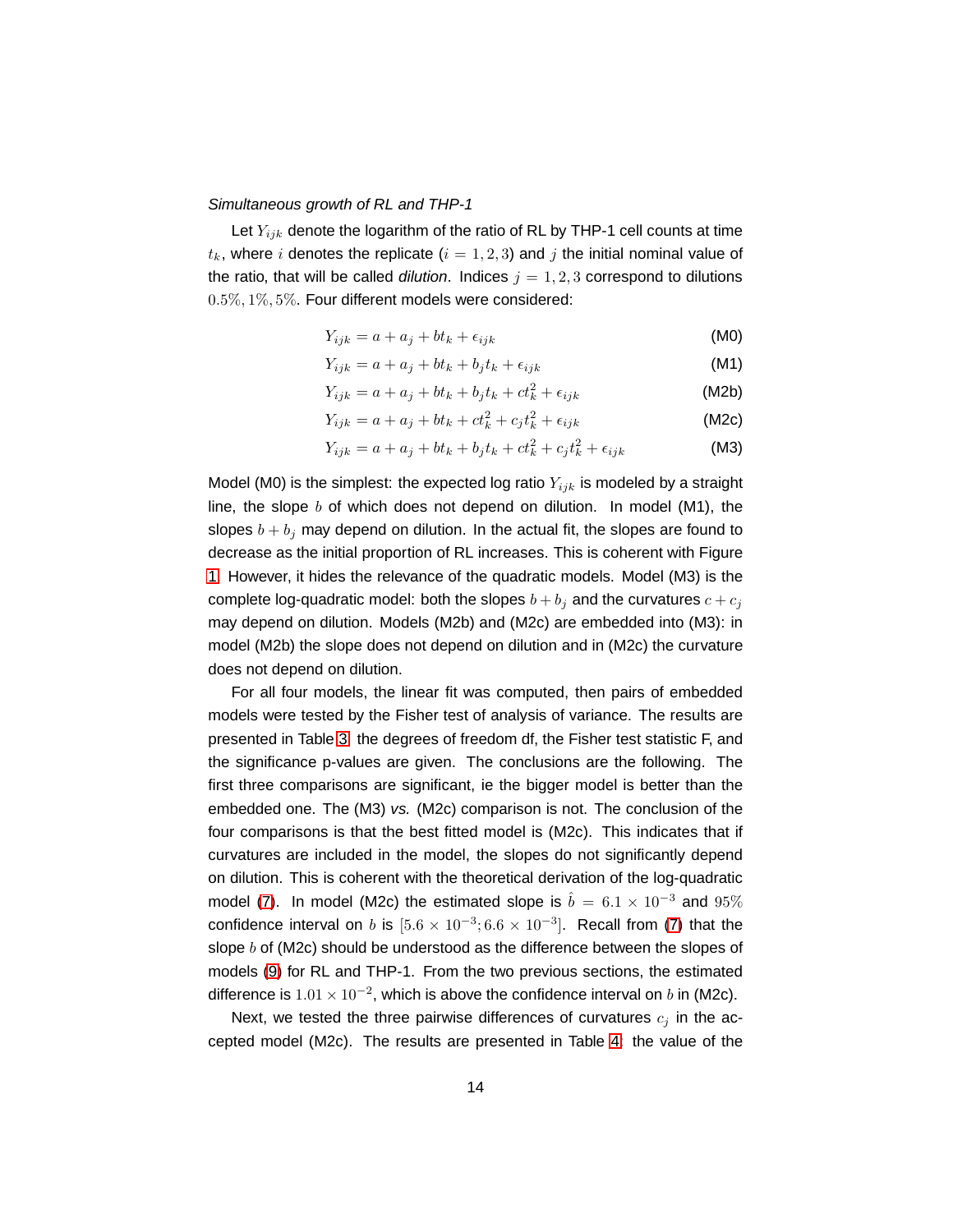| Embedded models    | df       | F.    | p-value                          |
|--------------------|----------|-------|----------------------------------|
| $(M3)$ vs. $(M2b)$ | (2, 291) | 24.67 | $1.3 \times \overline{10^{-10}}$ |
| $(M2b)$ vs. $(M1)$ | (1, 293) | 22.8  | $8 \times 10^{-39}$              |
| $(M1)$ vs. $(M0)$  | (2, 294) | 118   | $1.8 \times 10^{-38}$            |
| $(M3)$ vs. $(M2c)$ | (2, 291) | 2.68  | 0.0705                           |

Table 3: Tests of embedded models for the log ratio of RL vs THP-1 cell counts.

<span id="page-14-0"></span>

| null hypothesis |      | p-value               |
|-----------------|------|-----------------------|
| $c_1 = c_2$     | 24   | 0.016                 |
| $c_1 = c_3$     | 17.9 | $6.3 \times 10^{-49}$ |
| $c_2 = c_3$     | 16.1 | $4.5 \times 10^{-42}$ |

<span id="page-14-1"></span>Table 4: Pairwise tests for differences in curvatures  $c_j$  in model (M2c).

Student test statistic t, and the p-value are given (degrees of freedom: 293). All three differences are significant. The estimated values of the curvatures  $c + c_j$ 's are given in Table [5.](#page-15-0) It turns out that  $c_1 > c_2 > c_3$ . So the curvature  $c + c_j$  decreases as the initial proportion of RL increases. This is a similar phenomenon as was observed on Figure [\(1\)](#page-3-0). Indeed, when curvatures are neglected (model (M1)), the slopes were found to be decreasing as the initial proportion of RL increases. The theoretical explanation is given by the mathematical model. Model (M1) amounts to keeping only the first term in the Taylor expansion [\(5\)](#page-8-1). Since the next term is positive, the adjusted values of the slopes increase with time. Model (M2c) considers the first two terms in [\(5\)](#page-8-1), neglecting the third one. If that neglected term is positive, then the same effect will occur: ajusted values of curvatures increase with time. The third term is proportional to the skewness of  $B$ . Observing decreasing curvatures as in Table [5](#page-15-0) is an indication that the skewness of  $B$  may be positive, where  $B$  is the (random) difference in growth rate between RL and THP-1. Koutsoumanis and Lianou<sup>5</sup> have proposed a logistic distribution as a model for growth rate variability. That distribution has null skewness. We conjecture that distributions with positive skewness provide better models for variable growth rates.

# **Conclusion**

That unchecked populations grow exponentially fast is a well known fact, backed up by countless experiments, which validate the mathematical theory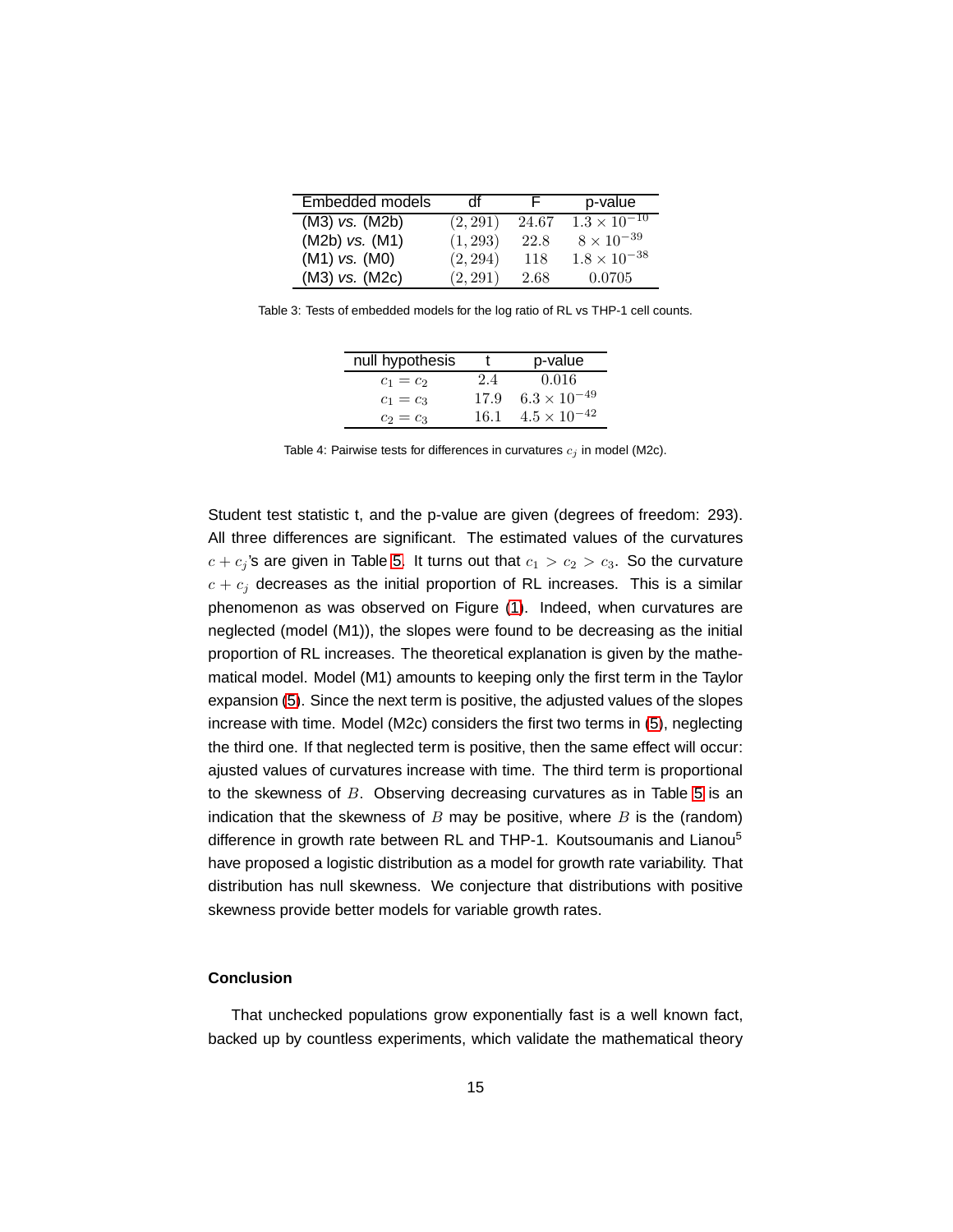| Dilution $j$    | $c+c_j$               |  |
|-----------------|-----------------------|--|
| $j = 1 (0.5\%)$ | $5.3 \times 10^{-6}$  |  |
| $j = 2(1\%)$    | $4.96 \times 10^{-6}$ |  |
| $j = 3(5\%)$    | $1.6 \times 10^{-6}$  |  |

<span id="page-15-0"></span>Table 5: Estimated curvatures  $c + c_j$  in model (M2c).

of branching processes. $4$  To any clone stemming from a single cell can be associated an exponential growth rate, also called Malthusian parameter. It can be seen as the slope over a large interval of time, of the line fitting logarithms of the number of cells against time. What is questioned here, is the idea that clones stemming from different cells in a given strain, should have the same growth rate. Unlike Koutsoumanis and Lianou<sup>5</sup> or Tomelleri et al.<sup>11</sup> we do not provide direct evidence for the intrinsic variablility of growth rates, but instead an indirect proof, coming from a simultaneous growth experiment.<sup>10</sup>

It consisted in growing in the same vessels two cancer cell lines,  $RL<sup>8</sup>$  and THP-1. $9$  If there existed a single growth rate for all RL clones, and another for all THP-1 clones, then the ratio should grow exponentially, the rate being the difference of the two growth rates. In that case, the growth rate of the ratio should not depend on the initial proportion of RL vs. THP-1. Our observations disproved this: the growth rate of the ratio was found to increase as the initial proportion of RL decreased (Figure [1\)](#page-3-0). Assuming that growth rates may vary among clones provides both intuitive, and theoretical explanations.

The intuitive explanation is the following. Consider a growth rate as attached to each cell of a given clone. If clones may grow at different rates, the proportion of cells in faster growing clones will gradually increase. In other words, the distribution of growth rates at increasing times will be shifted toward larger values. This explains why, when the initial proportion of RL cells is 0.5%, at the time it reaches 5%, the population of RL contains more fast breeders than at time 0. Therefore, the (apparent) growth rate for an initial proportion of  $0.5\%$  is larger than for an initial proportion of 5%.

The theoretical explanation is the following. If growth rates of different clones are considered as independent random variables with a positive variance, then the model fitting the logarithms of cell numbers against time must contain a quadratic term, proportional to the variance of growth rates: variable growth rates imply that higher order terms must be added to the classical loglinear model. Now if a population grows according to a log-quadratic model,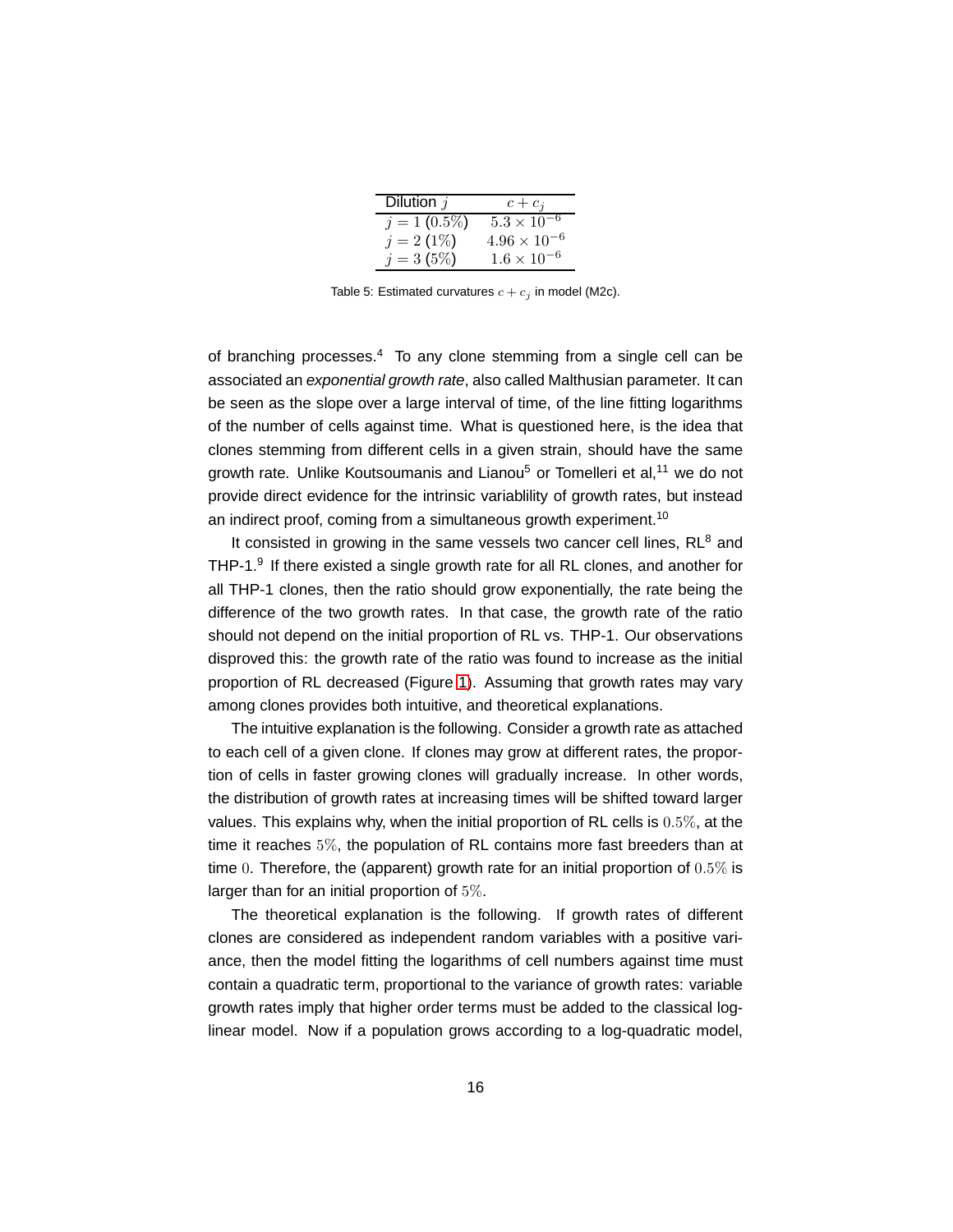and a log-linear model is fitted instead, then the estimated slope over an interval of time should increase as the interval moves to the right (see Figure [2\)](#page-5-0). This will overestimate the mean growth rate.

To validate our theoretical explanation, we had to compare the fits of the log-linear and log-quadratic models on our experimental data. On separate growth data, the log-linear model was better than the log-quadratic model on RL, the contrary was true for THP-1. On simultaneous growth data, the logquadratic clearly provided a better fit. This may seem paradoxical: indeed, the same model should be adopted for separate and simultaneous growths. The explanation of this apparent contradiction is statistical. The estimated curvature terms are in all cases smaller by several orders of magnitude than the estimated slopes. Therefore, the log-linear and log-quadratic models can hardly be distinguished when the cell counts range over several orders of magnitude, as in separate growths. This cannot be the case on simultaneous growth data, where the ratios range from a few percents to 100%. We believe that, on a separate growth experiment, if more values were collected at the beginning, then the log-quadratic model would provide a better fit.

There remains the issue of a probabilistic model to be fit on variable growth rates. Our derivation of the cumulant generating function shows that classical models of positive random variables, such as Gamma, Log-normal, or Logistic distributions<sup>5</sup> cannot be used here. Indeed their exponentially decaying tail implies that the equivalent growth rate would become infinite at finite time, which is not realistic. So a truncated model would have to be used instead. In any case, there would remain to adjust the chosen distribution to actual data. Ideally, these data should be collected from the observation of colonial growth of individual cells, such as reported by Koutsoumanis and Lianou for Salmonella enterica,<sup>5</sup> or Tomelleri et al<sup>11</sup> on leukemia cells. This will be the object of future work.

# **Acknowledgements**

This work was supported by Laboratoire d'Excellence TOUCAN (Toulouse cancer). The authors are indebted to the anonymous referees for important suggestions.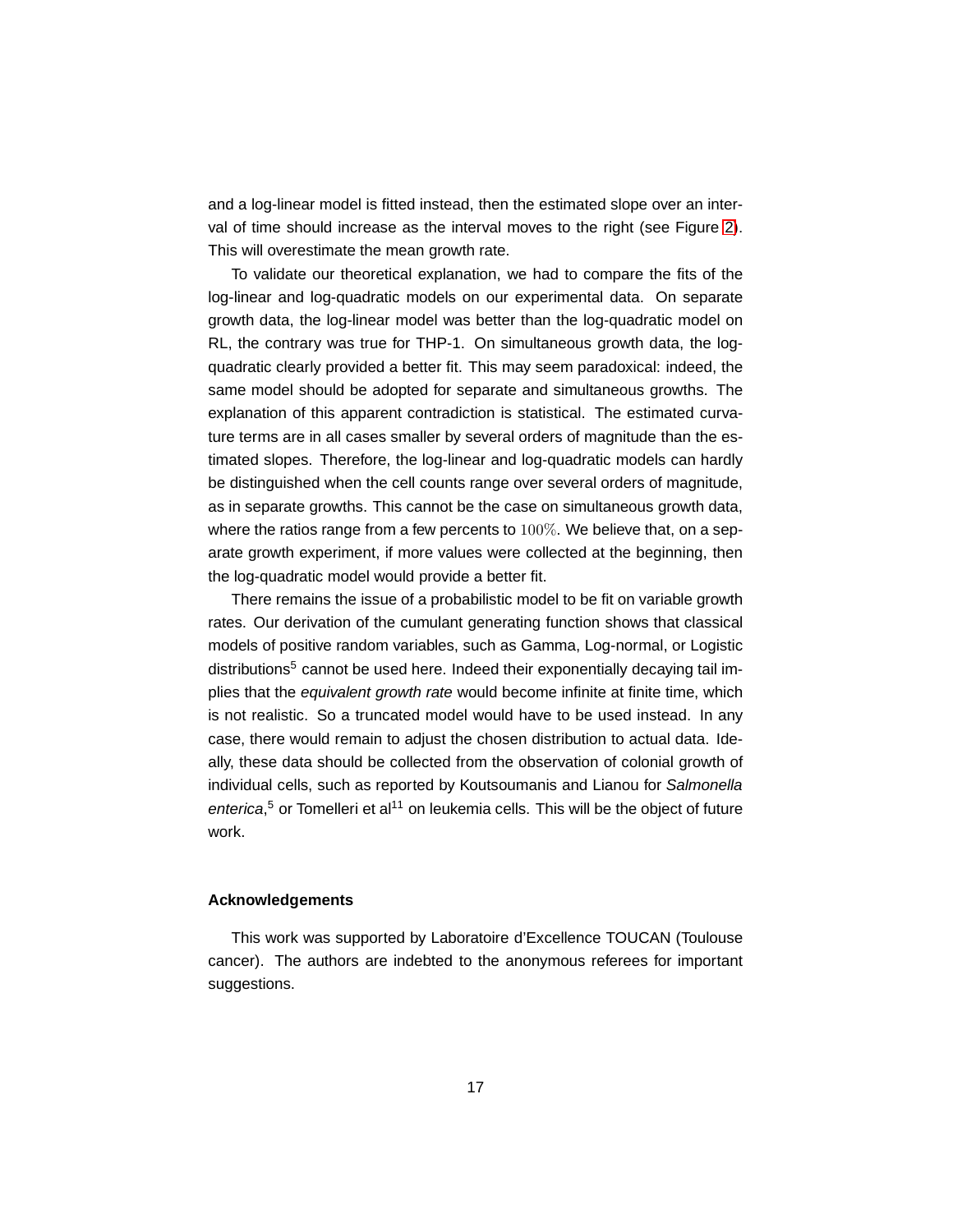# **Disclosure**

The authors report no conflicts of interest in this work.

# **References**

- $1$  L. M. Chevin. On measuring selection in experimental evolution. Biol. Letters, 7(2):210–213, 2011.
- $2$  F. Manna, R. Galet, G. Martin, and T. Lenormand. The high-throughput yeast deletion fitness data and the theories of dominance. J. Evolutionary Biol., 25(5):892–903, 2012.
- $3$  E. O. Powell. Growth rate and generation time of bacteria with special reference to continuous culture. J. General Microbiol., 15(3):492-511, 1956.
- <sup>4</sup> M. Kimmel and D. Axelrod. Branching processes in Biology. Springer-Verlag, New York, 2002.
- <sup>5</sup> K. P. Koutsoumanis and A. Lianou. Stochasticity in colonial growth dynamics of individual bacterial cells. Appl. Environ. Microbiol., 79(7):2294–2301, 2013.
- <sup>6</sup> E. K. Deenick, A. V. Gett, and P. D. Hodgkin. Stochastic model of T-cell proliferation: a calculus revealing IL-2 regulation of precursor frequencies, cell cycle time, and survival. J. Immunology, 170:4963–4972, 2003.
- $7$  A. Zilman, V. V. Ganusov, and A. S. Perelson. Stochastic models of lymphocyte proliferation and death. PLoS one, 5(9):e12775, 2010.
- <sup>8</sup> M. Beckwith, D. L. Longo, C. D. O'Connell, C. Moratz, and W. J. Urba. Phorbol ester-induced, cell-cycle-specific, growth inhibition of human blymphoma cell lines. J. Nat. Cancer Institute, 82(6):501–509, 1990.
- <sup>9</sup> S. Tsuchiya, M. Yamabe, Y. Yamaguchi, Y. Kobayashi, T. Konno, and K. Tada. Establishment and characterization of a human acute monocytic leukemia cell line (THP-1). Int. J. Cancer, 26(2):171–176, 1980.
- $10$  D. E. Dykhuizen. Experimental studies of natural selection in bacteria. Annu. Rev. Ecol. Syst., 21:373–398, 1990.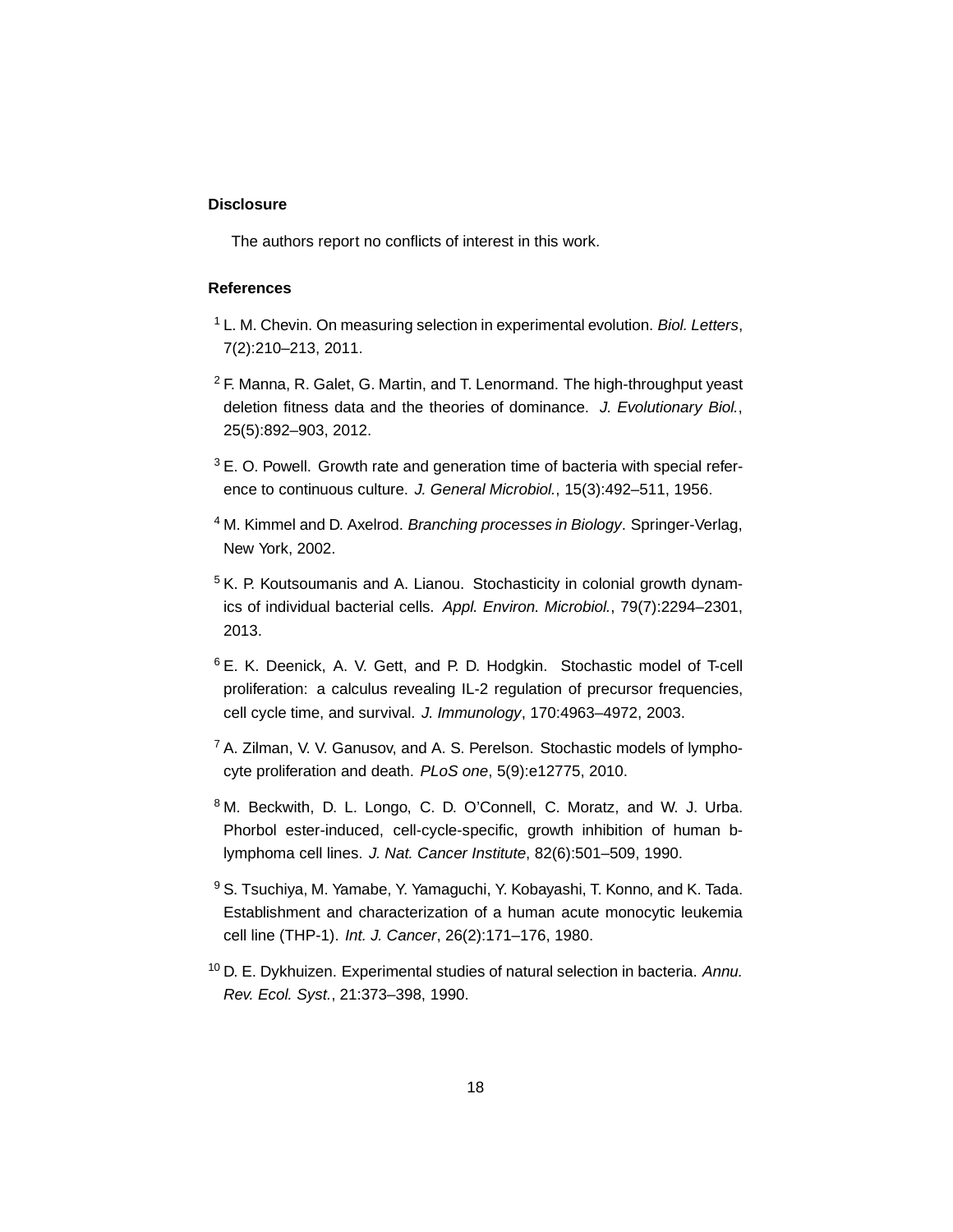- <sup>11</sup> C. Tomelleri, E. Milotti, C. Dalla Pellegrina, O. Perbellini, .A Del Fabbro, M. T. Scupoli, and R. Chignola. A quantitative study of growth variability of tumour cell clones in vitro. Cell Proliferation, 41(1):177–191, 2008.
- <sup>12</sup> A. Novick. Growth of bacteria. Annual Review of Microbiology, 9:97–110, 1955.
- <sup>13</sup> M. H. Zwietering, I. Jongenburger, F. M. Rombouts, and K. van 't Riet. Modeling of the bacterial growth curve. Appl. Environ. Microbiol., 56(6):1875–1881, 1990.
- <sup>14</sup> M. Peleg and M. G. Corradini. Microbial growth curves: what the models tell us and what they cannot. Crit. Rev. Food Sci. Nutr., 51(10):917–945, 2011.
- <sup>15</sup> R. F. Brook. Variability in the cell cycle and control of proliferation. In P. C. John, editor, The cell cycle, pages 35–62. Cambridge University Press, 1981.
- $16$  M.-L. Delignette-Muller. Relation between the generation time and the lag time of bacterial growth kinetics. International journal of food microbiology, 43(1):97–104, 1998.
- <sup>17</sup> F. Baty and M.-L. Delignette-Muller. Estimating the bacterial lag time: which model, which precision? International Journal of Food Microbiology, 91(3):261–277, 2004.
- <sup>18</sup> T. F. Hansen. Selection in asexual populations an extension of the fundamental theorem. J. Theor. Biol., 155(4):537–544, 1992.
- <sup>19</sup> T.E. Harris. The theory of branching processes. Springer-Verlag, Berlin, 1963.
- $20$  K. B. Athreya and P. E. Ney. *Branching processes*. Springer-Verlag, Berlin, 1972.
- $21$  P. Mair. Interpreting standard and non standard log-linear models. Waxmann, Münster, 2006.
- <sup>22</sup> A. von Eye and E. Y. Mun. Log-linear modeling: concepts interpretation, and application. Wiley, New York, 2013.
- $23$  M. G. Kendall and A. Stuart. The advanced theory of statistics: distribution theory. Wiley-Blackwell, New York, 6<sup>th</sup> edition, 1994.